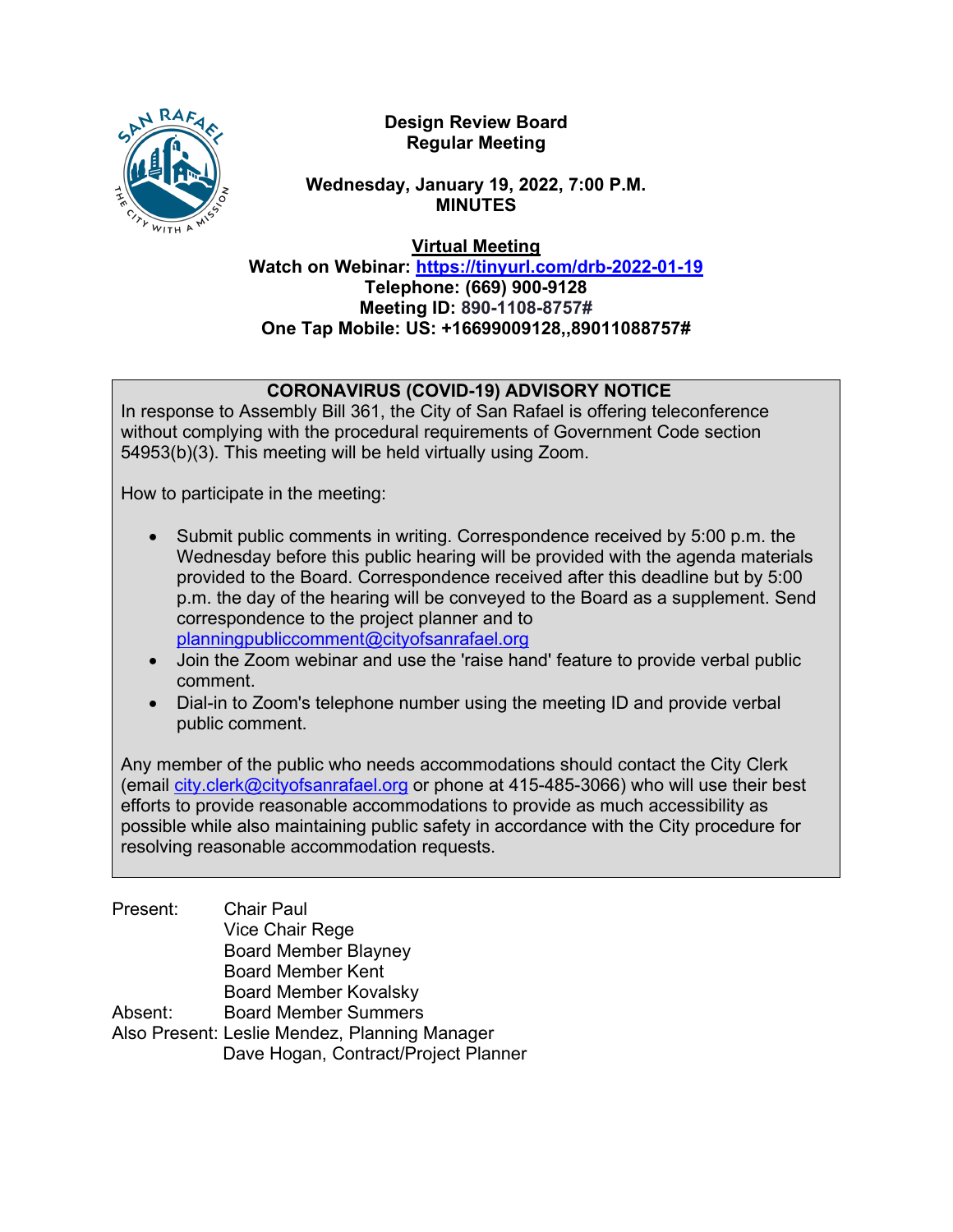### **CALL TO ORDER**

Chair Paul called the meeting to order at 7:01 p.m. He then invited Planning Manager Leslie Mendez to call the roll. All board members were present, except for Board Member **Summers** 

## **APPROVAL OR REVISION OF ORDER OF AGENDA ITEMS**

None

## **PUBLIC NOTIFICATION OF MEETING PROCEDURES**

Chair Paul invited Planning Manager Leslie Mendez who informed the community that members of the public would provide public comment either on the telephone or through Zoom. She explained the process for community participation on the telephone and Zoom.

Chair Paul reviewed the procedures for the meeting.

## **ORAL COMMUNICATIONS FROM THE PUBLIC**

None

#### **CONSENT CALENDAR**

Chair Paul invited public comment; however, there was none.

Member Kent moved and Member Kovalsky seconded to approve the Minutes as submitted*.* 

## **1. Approval of the Design Review Board Meeting Minutes of December 7, 2021** *Approved minutes as submitted*

AYES: Members: Kent, Kovalsky, Rege & Chair Paul NOES: Members: None ABSENT: Members: Summers ABSTAIN: Members: Blayney

Motion carried 4-0-1

#### **ACTION CALENDAR**

#### **2. 33/41 Ross Street Terrace**

Request for a Lot Line Adjustment for property line adjustment, Exception, and Environmental and Design Review Permits to allow for the following: (1) Construction of a single-family residence on vacant hillside Lot 59; (2) Construction of a single-family residence on vacant hillside Lot 60; and (3) Construction of a two lane access driveway approximately 480 feet in length within the undeveloped Ross Street Terrace right-ofway; APN: 012-141-59 and 012-141-60; Single-family Residential (R7.5) District; Coby Freidman, applicant. File No(s).: LLA19-008 / ED19-090 / ED19-091 / EX20-006. **Project Planner**: Dave Hogan [dave.hogan@cityofsanrafael.org](mailto:dave.hogan@cityofsanrafael.org)

Dave Hogan, Contract/Project Planner presented the Staff Report.

Staff responded to questions from the Members.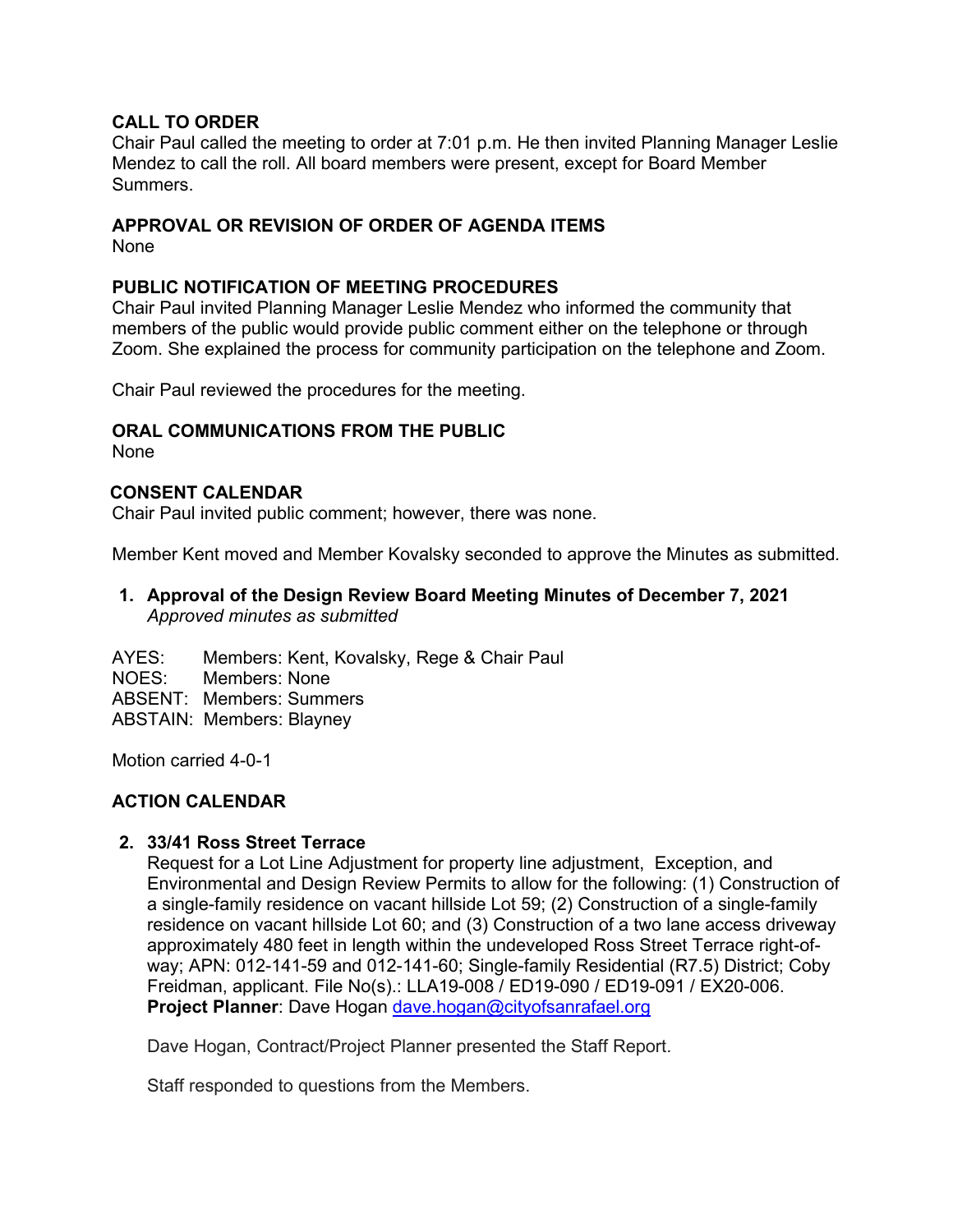Applicant gave a presentation.

Applicant responded to questions from the Members.

Chair Paul invited public comment.

**Speakers:** Amy Likover, Victor Kunin, Benjamin Karnow, Jeannie and David Campbell, Jay Ginwala, Victoria DeWitt, Marco Berti, Maria Kunin, Len Rifkind, Peter Marks, Michael Simler, Jessica Yarnall Loarie, Melinda Benedict, Patrick Killian, Daniel Kelly

Staff and Applicant responded to further questions from the Members.

Members provided comments.

Leslie Mendez, Planning Manager went through findings with the Members to determine consensus.

Chair Paul moved and Member Kovalsky seconded to recommend denial of project based on not making four findings for recommendation of exceptions for natural state and driveway.

Members discussed motion to determine consensus.

AYES: Members: Chair Paul NOES: Members: Blayney, Kent, Kovalsky & Vice Chair Rege ABSENT: Members: Summers ABSTAIN: Members: None

Motion failed 4-1

Member Blayney moved and Member Kent seconded to approve project with stipulation that they can meet the 63% or 65% of a natural state.

Members discussed motion. Motion modified to approve the project with stipulation to meet natural state in proportion to nonconforming lot size to conforming lot size (approximately 2/3); and with the following conditions: 1) that the color scheme should be darker for the retaining walls and hardy siding on the houses; and 2) faster growing tree species should replace the proposed Ironwood and Magnolia Trees.

AYES: Members: Blayney, Kent, Kovalsky, Rege & Chair Paul NOES: Members: None ABSENT: Members: Summers ABSTAIN: Members: None

Motion carried 5-0

#### **3. Annual Meeting 2022**

Annual Meeting of Design Review Board for 2022 to include: a) Election of Officers for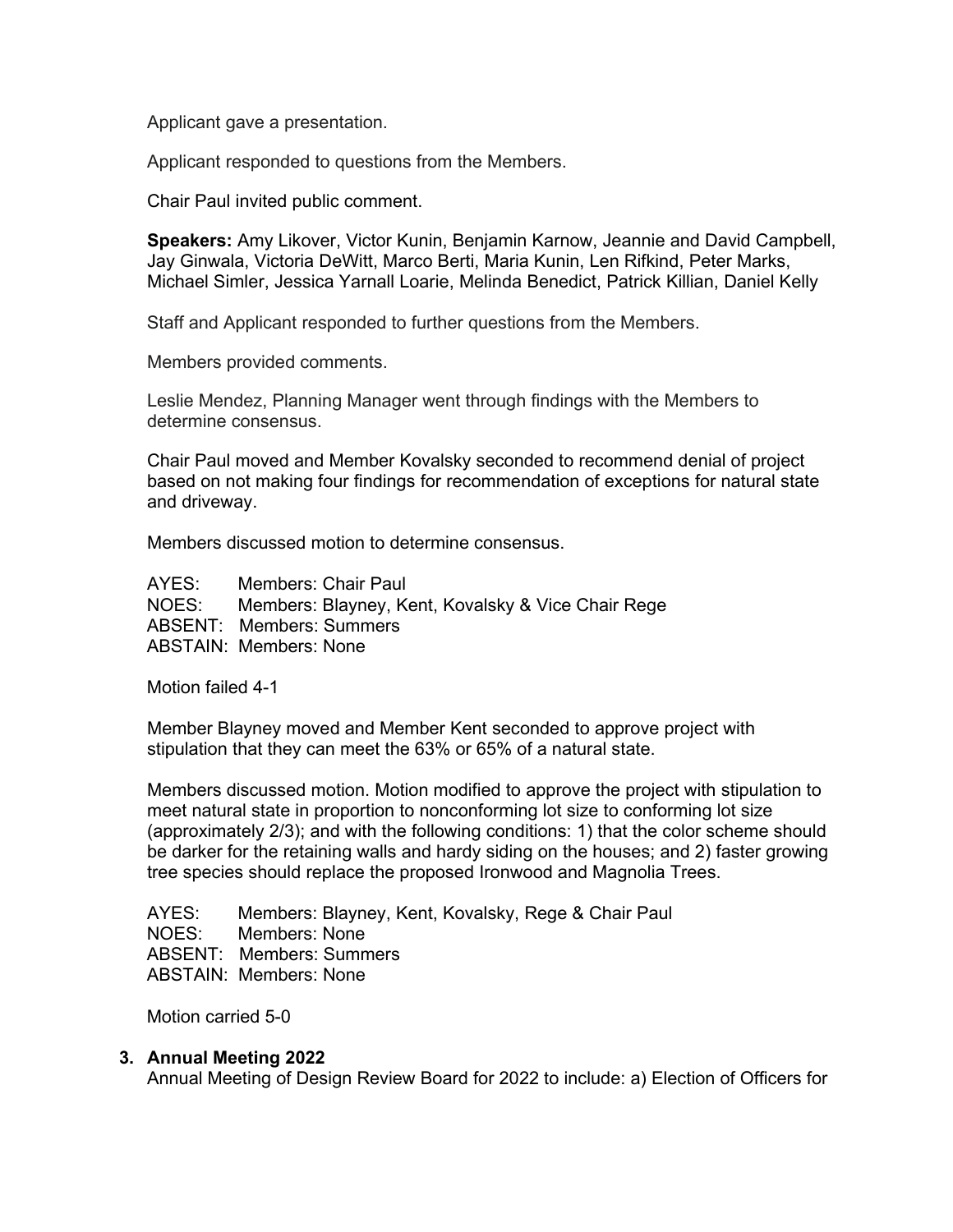2022 Design Review Board meetings; b) Distribution and Review of Design Review Board "Rules of Order;" and c) Distribution and Review of Scheduled meeting for 2022 **Project Planner**: Leslie Mendez [Leslie.Mendez@cityofsanrafael.org](mailto:Leslie.Mendez@cityofsanrafael.org)

Leslie Mendez, Planning Manager presented the Staff Report.

Leslie Mendez, Planning Manager presented 3.a Election of Officers.

Discussion amongst the Members regarding Chair and Vice Chair Position.

Member Kent moved and Member Blayney seconded to keep the rotation based on the same tenure and to elect Vice Chair Rege as Chair and to elect Member Kovalsky as Vice Chair for 2022.

 AYES: Members: Blayney, Kent, Kovalsky, Rege & Chair Paul NOES: Members: None ABSENT: Members: Summers ABSTAIN: Members: None

Motion carried 5-0

Leslie Mendez, Planning Manager presented 3.b Review of Design Review Board "Rules of Order". She noted that she has one recommendation to allow the Chair to both limit, as well as, extend speaker time.

Members provided comments.

Member Blayney moved and Member Kovalsky seconded to accept the recommendation.

Discussion between Members and Staff regarding timely correspondence from the public.

 AYES: Members: Blayney, Kent, Kovalsky, Rege & Chair Paul NOES: Members: None ABSENT: Members: Summers ABSTAIN: Members: None

Motion carried 5-0

Leslie Mendez, Planning Manager presented 3.c 2022 Meeting Schedule.

#### **DIRECTOR'S REPORT**

Planning Manager reported on the following items:

- Senate Bill 9 (SB 9) Update
- Objective Standards will be brought to the Design Review Board this year
- Gratitude for Chair Paul's service as Chair for the year